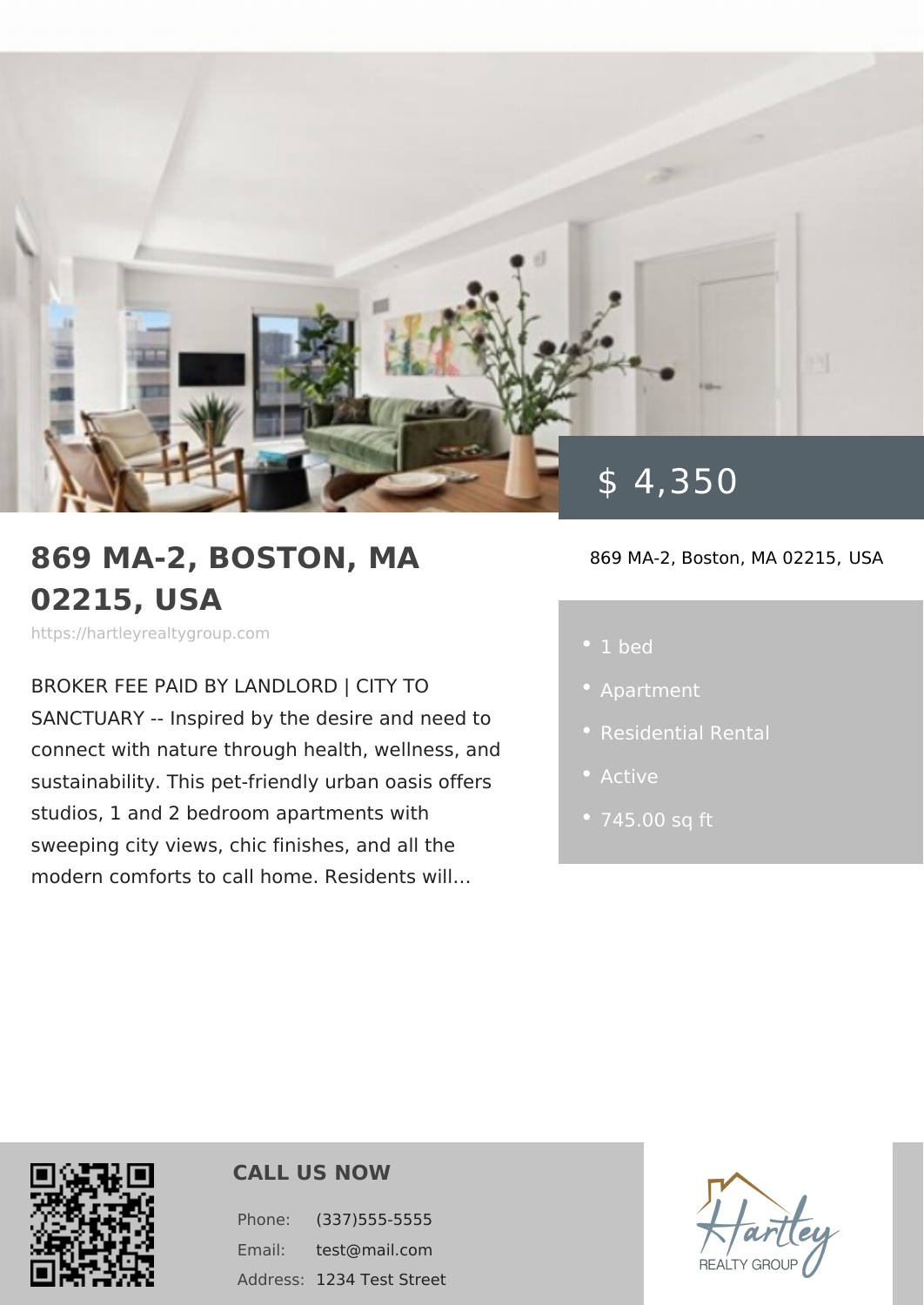



## **CALL US NOW**

Phone: (337)555-5555 Email: test@mail.com Address: 1234 Test Street

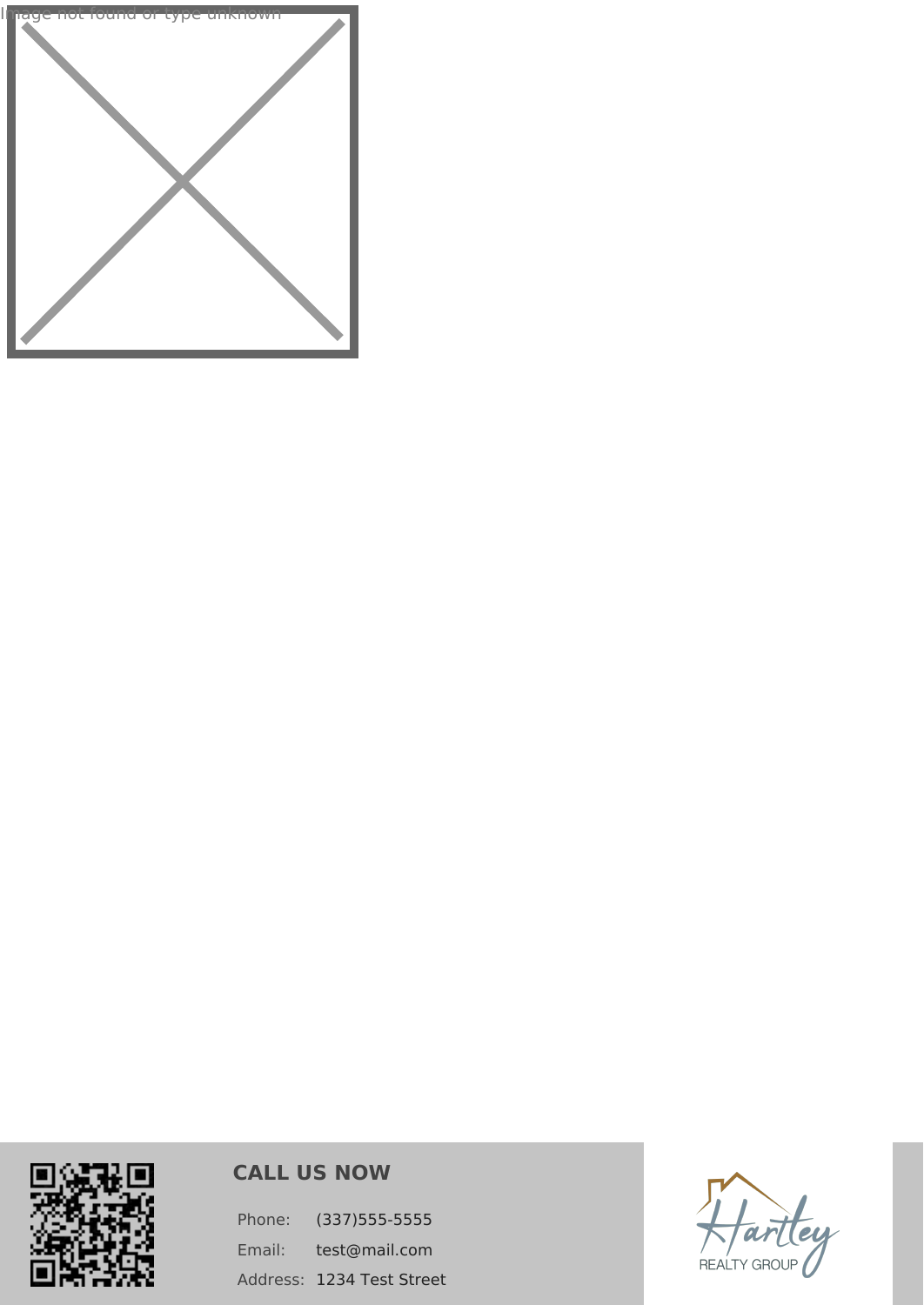#### BASIC FACTS

MLS #:72872062 Date added: 7/27/21 Post Update @022-01-23 10:10:52Type Apartment Bedrooms1 NO\_FULL\_BATHS: Status Active Year buil 2:020 Area: 745.00 sq ft Lot size 99999.00 sq ft

#### ROOMS&UNITS DESCRIPTION

| UNIT BUILDIN2G914 | $UNIT$ NO2:-914 |
|-------------------|-----------------|
| UNIT LEVESL:      | NO ROOMS:       |

#### PROPERTY FEATURES

AMENITIE Sublic Transportation, Shopping, Swimmid&NERGY STAR, Dryer - ENERGY Pool, Tennis Court, Park, Walk/JogSTAR, Dishwasher - ENERGY STAR, Trails,Stables,Golf Course,Medical ENERGY STAR,Cooktop - ENERGY Facility, Laundromat, Bike Path, C &nTs Ae Ry & almoge - ENERGY STAR, Rang Area,Highway Access,House of ENERGY STAR,Oven - ENERGY STAR Worship,Marina,Private School,Public School,T-Station,University,Other (See Remarks) APPLIANCESSisposal, Refrigerator -

INTERIOR\_BLDG\_FŒaAbTie TV Available,Elevator,Intercom EXTERIOR\_FEATURESK - Roof

LAUNDRY\_FEATURESUnit BASEMENTN:

CALL US NOW

Phone: (337)555-5555 Email: test@mail.com Address: 234 Test Street